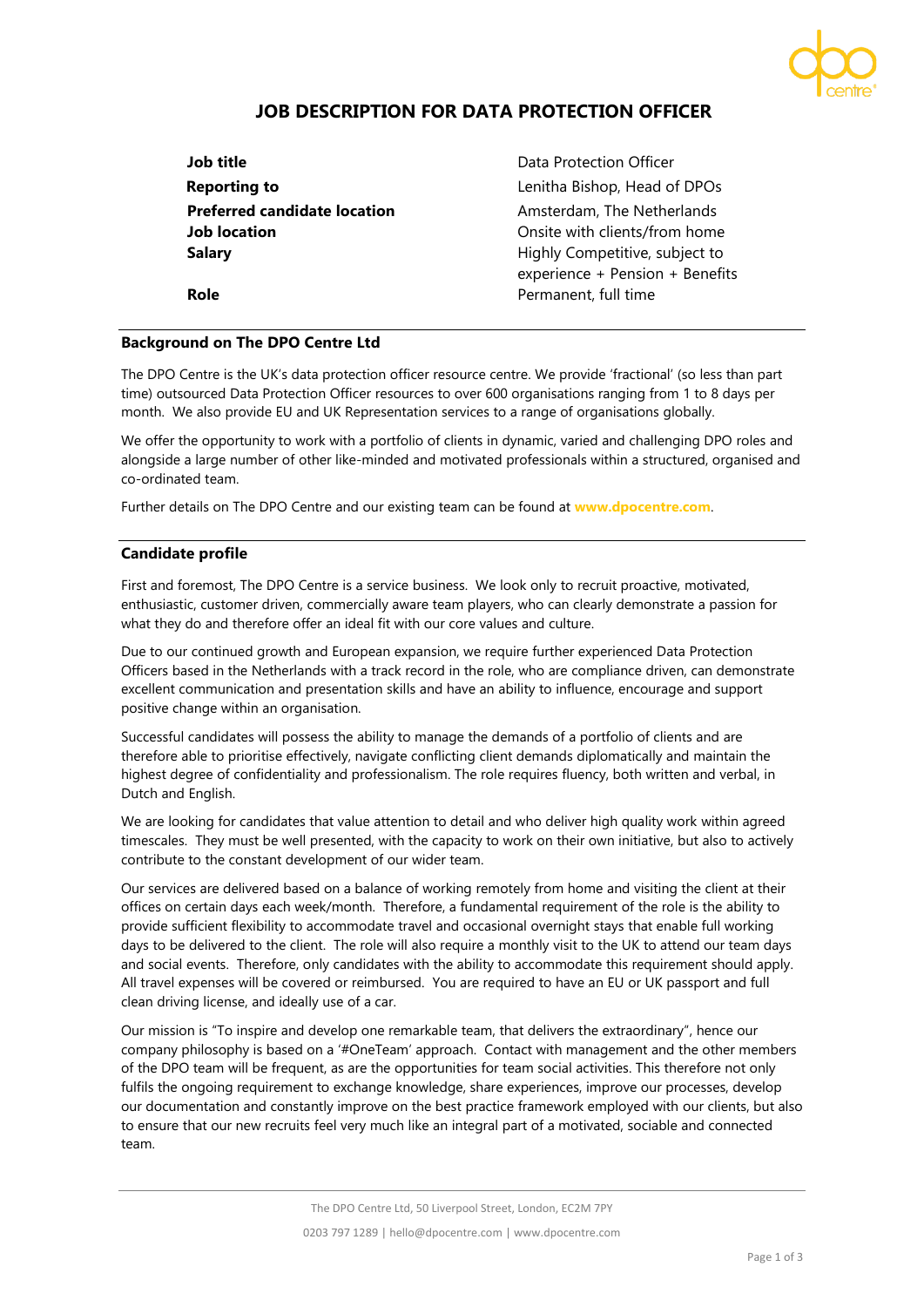

### **Duties and responsibilities:**

- Fulfil the tasks of the designated role of DPO as defined by Article 39 of the GDPR
- Inform and advise organisations of their obligations
- Implement the DPO Centre's established processes and practices
- Create and implement strategies to ensure compliance with data protections laws
- Perform DPIAs, PIAs and LI assessments and build/maintain the client's RoPA
- Prepare recommendation reports and corresponding Schedule of Works
- Devise, facilitate and deliver training and awareness workshops
- Support the client in responding to individuals' rights requests
- Consistently inform and advise the client on governance, accountability and risk
- Keep up to date with changes in data protection law and regulations
- Actively contribute to building the overall knowledge base of the DPO Centre's team

#### **Person Specification:**

Education and experience:

- Previous roles as a Data Protection Officer
- Ideally, a degree or high-level qualification in law
- One or more data protection qualifications such as CIPP/E etc
- Experience across three or more industry sectors or extensive experience in a healthcare, financial services or multi-nationals.

#### Personal:

- Sufficient flexibility within your personal circumstances to be able to travel to and from clients such that a full working day can be delivered
- Ability to work independently yet also be a strong team player
- Excellent communication (verbal and written) and interpersonal skills
- The ability to maintain a high degree of confidentiality, trust and credibility
- Calm, controlled and resilient demeanour
- A commercial attitude towards time management
- Capable of dealing with complex issues using advanced problem-solving and diplomatic skills

#### Required Skills:

- An in-depth knowledge of data protection laws and their regulators within the UK and Europe, including the Dutch Data Protection Act (PDPA)
- Fluent in Dutch and English
- An ability to think strategically, assess risks and explain the potential consequences
- Experience in drafting policies, interpreting legal contracts and report writing
- Confident presentation skills
- Attention to detail
- Sufficient commercial awareness to understand, manage and navigate client expectations
- Project management skills to successfully manage a portfolio of clients with competing priorities
- Excellent communicator at all levels, ability to deliver a clear message to a wide variety of audiences
- Ability to challenge the status quo in a constructive manner

#### Desired Skills

- Knowledge of IT and cyber security and ISO certifications
- Written and spoken EU language skills
- Knowledge of other worldwide data protection laws
- Negotiation skills to ensure the most appropriate, rather than 'easy', course of action is taken
- Experience in identifying and building B2B business relationships to maximise commercial opportunities